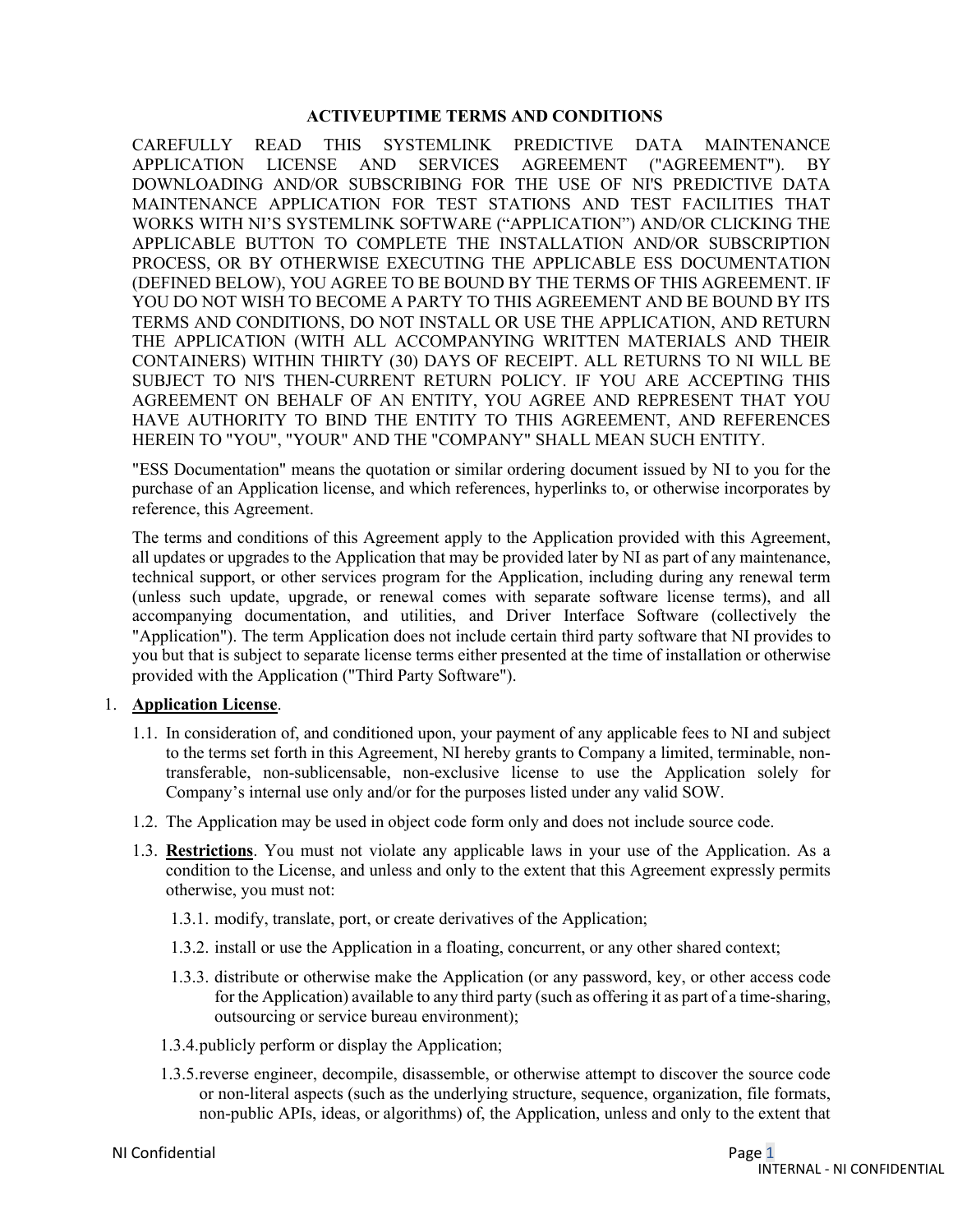applicable law expressly prohibits this restriction;

- 1.3.6.defeat or work around any access restrictions or encryption in the Application, unless and only to the extent that applicable law expressly prohibits this restriction;
- 1.3.7.sublicense, lease, lend, or rent the Application;
- 1.3.8.remove, minimize, block, or modify any titles, logos, trademarks, copyright and patent notices, digital watermarks, disclaimers, or other legal notices that are included in the Application, whether or not they are NI or a third party's; cause any of the Application to become subject to a license that requires, as a condition of use, modification, or distribution, that (a) code subject to the license be disclosed or distributed in source code form or (b) others have the right to modify or create derivative works of the code subject to the license;
- 1.3.9.employ any hardware, software, device, or technique to pool connections or reduce the number of users or endpoints that access or use the Application (sometimes referred to as 'virtualisation', 'multiplexing' or 'pooling');
- 1.3.10. use the Application in connection with any stress test, penetration test, or vulnerability scanning, or otherwise publish or disclose (without NI's prior express written approval) any of the results of such activities or other performance data of the Application;
- 1.3.11. use any Application scripting functionality to create an application that performs the functionality of an editor for a graphical programming environment.
- 1.4. Your use of the Application must also be in accordance with the applicable documentation that accompanies the Application and not in any manner that circumvents or is intended to circumvent such documentation or the intent of this Agreement. Without limiting the generality of the foregoing, you shall not use any technical or other means within, or external to, the Application to exceed or circumvent the license scope.

# **2. Equipment**

- 2.1. **Installation**. The Application will read information from sensor boards and other test cells installed in Company's production environment and connected to an instance of SystemLink software. Company's current; however, if such environment does not include certain hardware and software necessary for the Application to function (collectively the "Equipment"), NI will install the Equipment identified in the ESS Documentation within Company's environment at no cost to Company.
- 2.2. **Purpose**. NI will provide the Equipment solely for your usage of the Application for the period of time set forth in the ESS Documentation ("Term") and solely for the purpose of monitoring your equipment at the facility location indicated in the ESS Documentation ("Purpose"). You may not use the NI Equipment for any other purpose.
- 2.3. **Ownership; Delivery; Return.** The Equipment remains the property of NI at all times. You shall not make any alterations, additions, or modifications to the Equipment and shall use it only in accordance with the accompanying documentation. The Equipment provided hereunder is not intended for sale. NI will deliver the Equipment to you. Upon receipt by you and until the Equipment is returned to NI, you shall be responsible for all risk of loss or damage to the Equipment. At the end of the Term, provided You don't renew, NI will assist you with the removal and retrieval of the Equipment. You shall return the Equipment to NI at your own expense, properly packaged and in substantially the same condition as when the Equipment was received by you. NI will invoice you for any damage to the Equipment that occurs while in your possession or while in transit to NI. In regions where it is not possible to return this Equipment to NI, NI will work with you to properly dispose of the Equipment as required.
- 2.4. **Requirements for On-Site Services**. For any services to be performed on your site, you agree to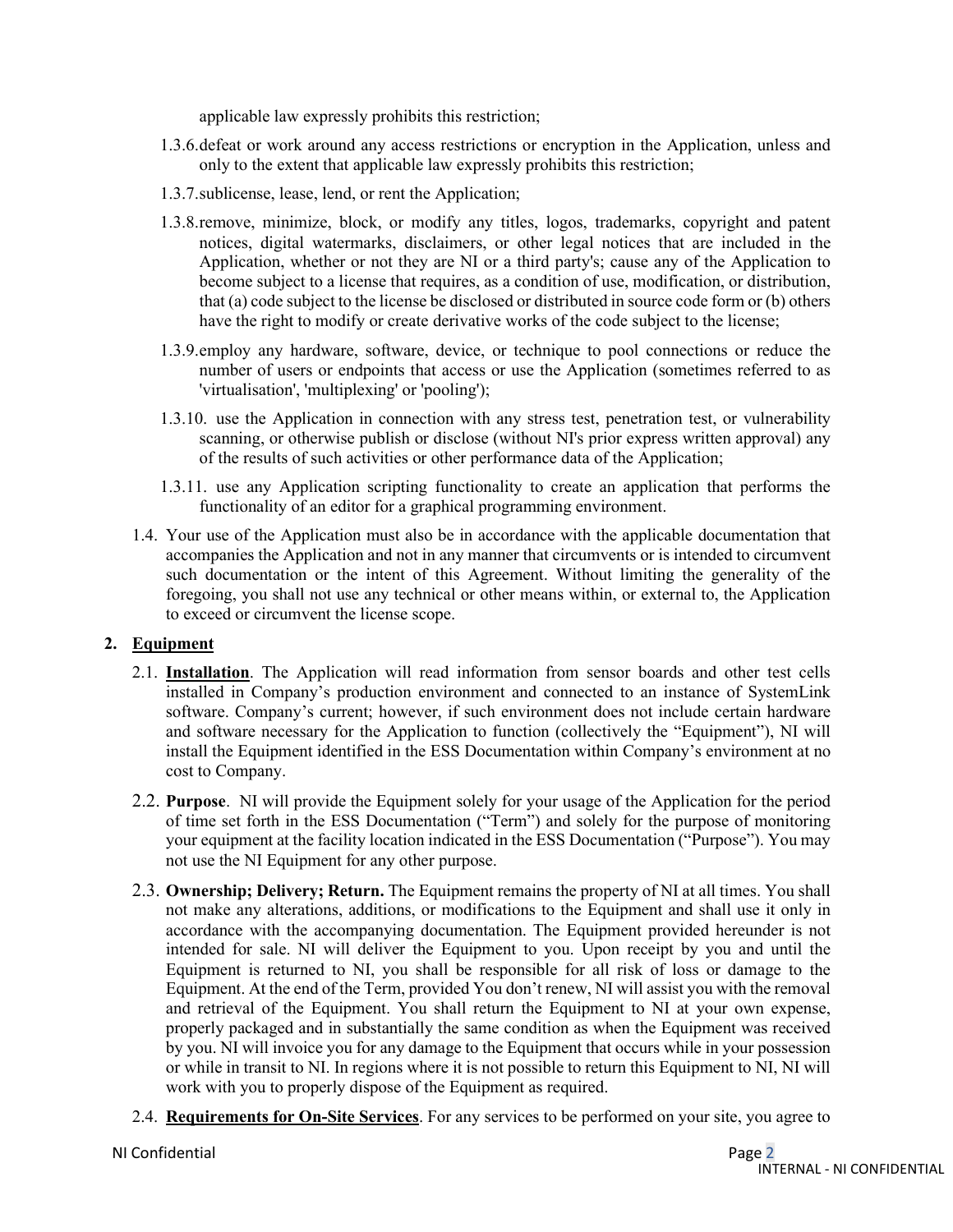(i) provide NI with or arrange reasonable access to your applicable documents, tools, equipment, facilities, and systems for NI to provide the on-site services; (ii) provide a safe work environment for NI personnel; (iii) promptly inform NI of any safety hazards of which you become aware that may impact NI personnel; and (iv) notify NI of any on-site policies that may be applicable to NI while performing the relevant services. NI will communicate to you its ability to comply with such policies as well as the potential impact on the scope of the services involved. You further agree to exercise utmost care and diligence and develop an effective security program to always maintain the site in good and safe condition in order to prevent any injuries, deaths to NI personnel who work at your site, and damages and losses to all products delivered by NI that are stored at your site arising or which may arise from or as a result of any theft, arson, vandalism, or any other malicious activities of any third party.

## **3. Services**

- 3.1. **Access to Data**. Company will provide NI with access to the data collected by the core server running SystemLink software within Company's facility that is used for testing the Application according to the applicable service level detailed in the ESS Documentation and in accordance with the service levels detailed in Exhibit A attached hereto. Company owns all right, title, and interest, including all intellectual property rights, in and to the information collected by the Application ("**Company Data**"). Company hereby grants to NI a non-exclusive, royalty-free, worldwide license to reproduce, distribute, and otherwise use and display Company Data and perform all acts with respect to Company Data as may be necessary for NI to provide Recommendations (as further described in Sectio[n 3.2](#page-2-0) below) to Company, to provide any support to Company in its use of the Application (which such support will be provided at the sole discretion of NI) as well as improve its Application or in potential future offerings.
- <span id="page-2-0"></span>3.2. **Recommendations**. Company and NI will get notifications based on information collected by the Application. The parties will discuss notifications provided by the Application and discuss potential proposed remediation according to the applicable service level detailed in the ESS Documentation ("**Recommendations**").
- 3.3. Except as specified in this Agreement, NI has no obligation to provide support or provide maintenance, upgrades, modifications, or new releases of the Application, Equipment, or Recommendations to Company or any third party.

# 4. **Warranty**.

- 4.1. **Limited Warranty**. NI warrants, for your benefit alone, that for a period of ninety (90) days from the date the Application is first accessed by you or, if downloaded, from the date the Application is first downloaded by you, (i) the Application will perform substantially in accordance with the performance specifications set forth in the documentation that accompanies the Application, and (ii) the installation media on which NI provides the Application (if any) will be free from defects in materials and workmanship under normal use and service (collectively, the "Limited Warranty"). Any replacement Application will be warranted for the remainder of the original warranty period or thirty (30) days, whichever is longer. Some jurisdictions do not allow exclusion of or limitation on duration of an express or implied warranty or limitation on any applicable statutory rights of a consumer, so the above limitations may not apply to you; in such event, such warranties are limited to the minimum warranty period allowed by applicable law. The Limited Warranty is void if failure of the Application has resulted from accident, abuse, misapplication, improper calibration by you, third party products (either hardware or software) used by you that are not intended by NI for use with the Application, utilization of an improper hardware or software key, or unauthorized maintenance of the Application.
- 4.2. NI's sole obligation and liability, and your sole remedy, with respect to the foregoing Limited Warranty will be to, at NI's option, repair or replace the Application or return the pro-rated fees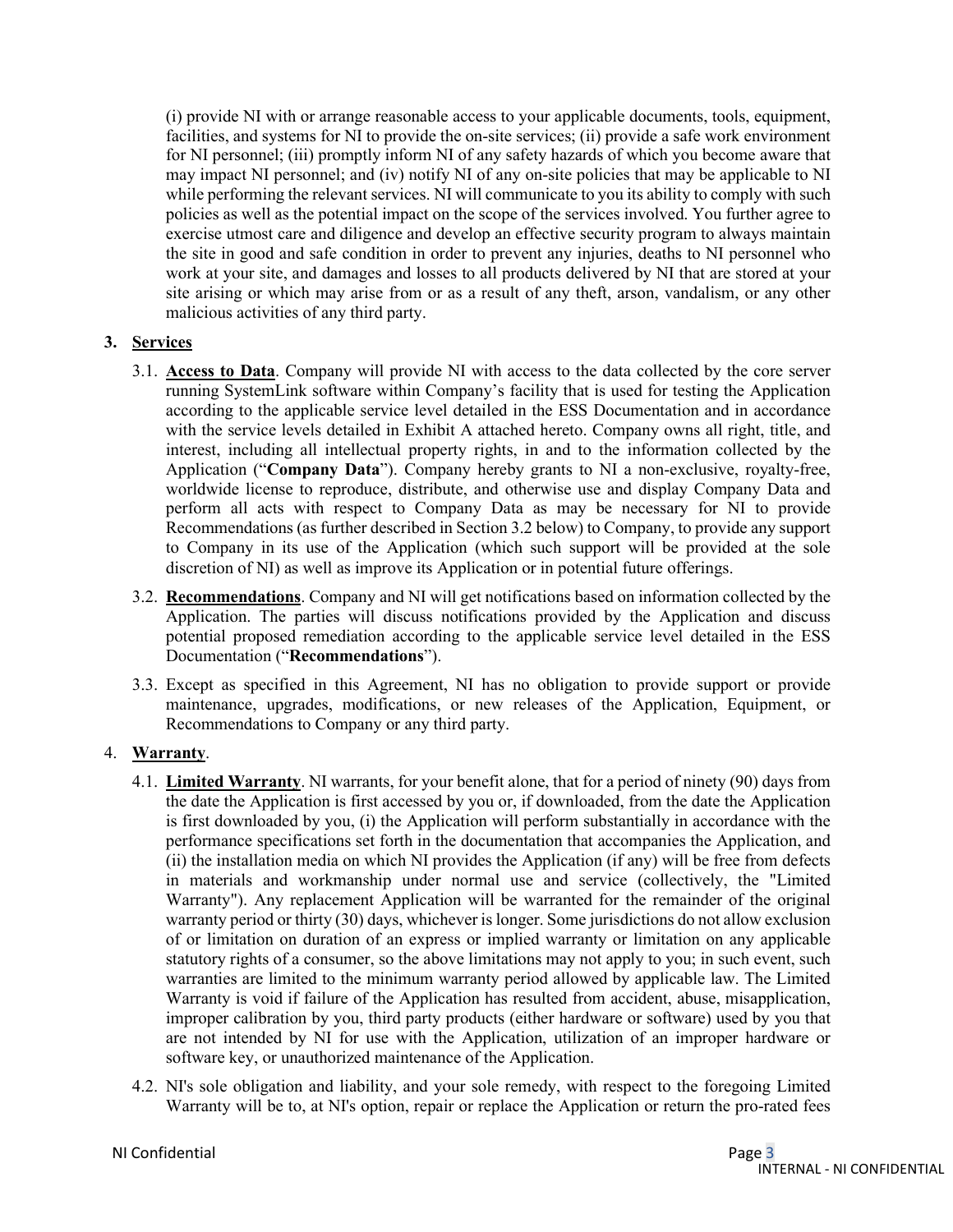paid by you to NI for the Application license in which event you must return or destroy all copies of the Application in accordance with NI's instructions and the License granted to you will terminate without liability on the part of NI by reason of such termination. NI's obligations as set forth in this Section are contingent on you providing NI with written notice of applicable defects during the warranty period. In addition, you must obtain a Return Material Authorization number from NI before returning the Application under warranty to NI, and you agree to pay any expenses for shipment to and from NI.

4.3. **No Other Warranties**. EXCEPT AS EXPRESSLY SET FORTH IN THIS AGREEMENT, NO REPRESENTATION, WARRANTY, GUARANTEE, OR CONDITIONS, EITHER EXPRESS OR IMPLIED, IS MADE BY NI (OR ITS LICENSORS OR SUPPLIERS) WITH RESPECT TO THE APPLICATION OR USE OF THE APPLICATION. NI DOES NOT MAKE ANY WARRANTY, GUARANTEE, CONDITION, OR REPRESENTATION HEREUNDER WITH RESPECT TO ANY THIRD PARTY SOFTWARE, SOURCE CODE, OR SOFTWARE SERVICES, OR THAT THE APPLICATION, THE OPERATION OF THE APPLICATION, OR ANY RELATED SOFTWARE SERVICES, SOURCE CODE, OR THIRD PARTY SOFTWARE WILL BE UNINTERRUPTED, SECURE, OR ERROR FREE, OR REGARDING THE CORRECTNESS, ACCURACY, RELIABILITY, OR OTHER PERFORMANCE OF THE APPLICATION. THERE ARE NO OTHER WARRANTIES THAT MAY ARISE FROM USAGE OF TRADE OR COURSE OF DEALING. NI DISCLAIMS ANY AND ALL IMPLIED WARRANTIES AND CONDITIONS, INCLUDING WITHOUT LIMITATION IMPLIED WARRANTIES OF MERCHANTABILITY, SATISFACTORY QUALITY, FITNESS FOR A PARTICULAR PURPOSE, QUIET POSSESSION, AND NON-INFRINGEMENT, RELATING TO THE APPLICATION AND ANY RELATED THIRD PARTY SOFTWARE, SOURCE CODE, AND SOFTWARE SERVICES.

### **5. Intellectual Property Rights**.

NI will retain exclusive ownership of all intellectual property rights (meaning rights to patents, utility models, mask works, copyrights, trademarks, trade secrets, licenses, and any other form of protection afforded by law to inventions, models, designs, technical information, and applications) embedded in the Application, Equipment, Equipment installation, and Recommendations or developed by NI while providing services under this Agreement. Each party will retain all intellectual property that it owned or controlled prior to entering into this Agreement; all intellectual property with respect to the processes, tools, software, and all intellectual property that it develops or acquires from activities independent of its performance under this Agreement.

### **6. Confidentiality**.

Company acknowledges that the Application and the Recommendations may contain and constitute of commercially valuable, proprietary trade secrets and confidential information of NI, the development of which involved the expenditure of substantial time and money and the use of skilled development experts. Company agrees to take reasonable security precautions, at least as great as the precautions it takes to safeguard its own confidential information, to prevent disclosure of the Application and the Recommendations and/or any other confidential information disclosed to it by NI as part of the provision of the services hereunder, and Company agrees that NI is a third-party beneficiary of any confidentiality obligations owed by third parties to Company. Company may disclose the existence of the Application and its use of the Application to its affiliates in order to obtain any necessary approvals to proceed under this Agreement, provided that such affiliates must be bound by confidentiality obligations with Company to maintain such information as confidential. Company may not disclose the Application to any other third party and may not disclose the terms of this Agreement or the engagement described by this Agreement to any third party without NI's specific prior written consent.

### 7. **Parties' Representatives**.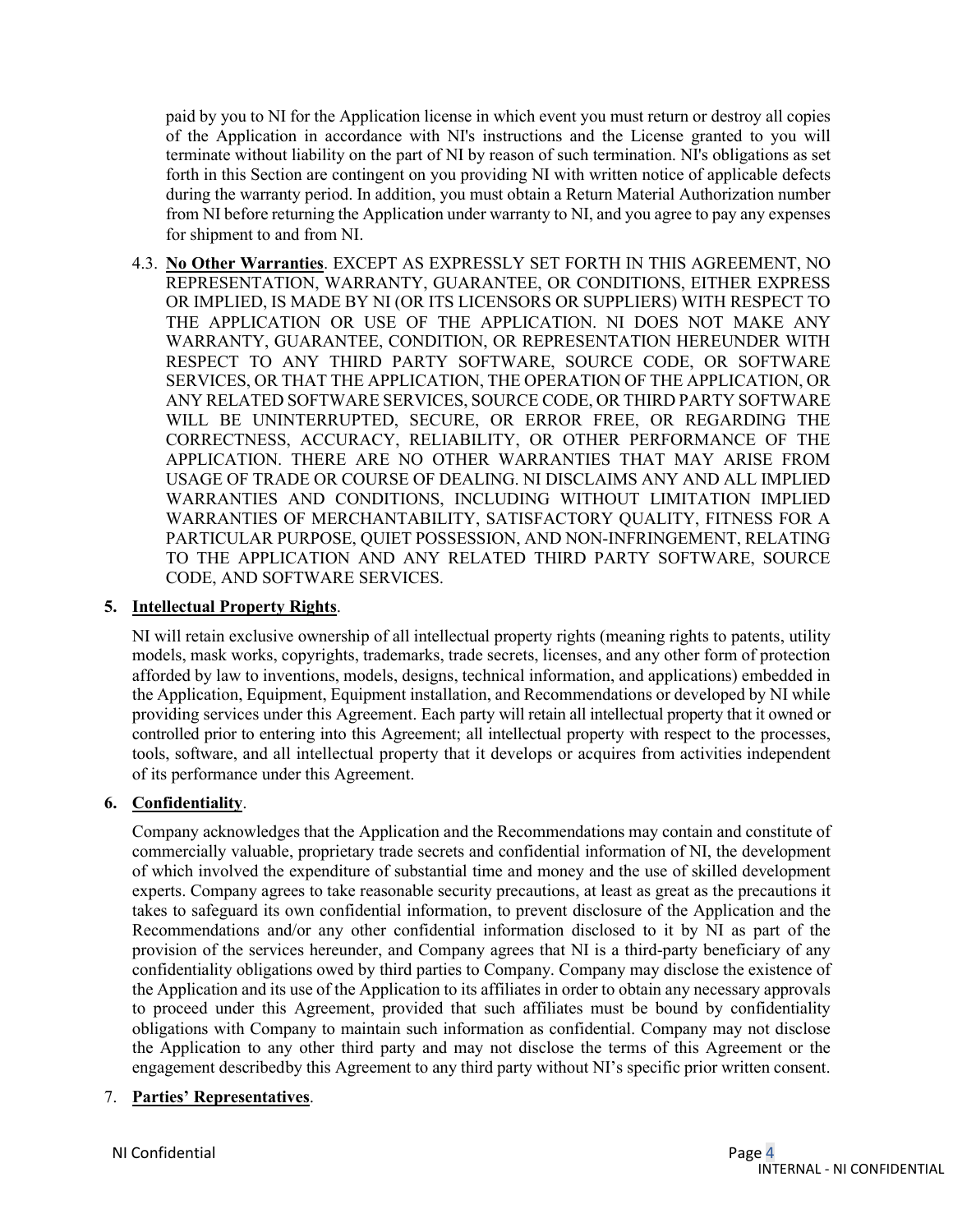Each party will designate and provide a project manager who will act as the formal point of contact between the parties for all communications, will coordinateall activities to be performed, and will have the responsibility and authority to act on behalf of that party relating to the services.

### 8. **Term and Termination**.

If you have purchased a term license (also referred to as a "subscription license"), the term of the license will commence on the date of your invoice and, unless terminated pursuant to the provisions in this Agreement, continues for the period of time specified in the ESS Documentation. Unless the product description and/or your ESS Documentation indicates otherwise, the license will expire automatically at the end of such term.

If you have a term license that autorenews, your license will automatically renew for an additional year, unless either party notifies the other at least thirty (30) days prior to the commencement of the renewal term that it is cancelling the renewal. The price for a renewal may change from time to time at NI's discretion. In such event, NI will provide you with an updated ESS Documentation at least sixty (60) days prior to the termination of the current term. If you do not agree to the new price, you may provide notice of intent not to renew thirty (30) days prior to the commencement of the renewal term.

NI conditions Company's right to use the Application, the installation of the Equipment, and Company's access to the Recommendations on Company complying with the terms set forth herein, and Company's right to use the Application shall terminate on any failure of Company to comply with any provision herein. Upon expiration or termination of this Agreement, (a) the permissions granted to Company under this Agreement will immediately terminate and (b) Company shall immediately stop further use of the Application. The provisions in Sections 4-7 and 9-13 shall survive any termination or expiration of this Agreement.

### 9. **Liability**.

- 9.1. You hereby agree not to bring an action to enforce your remedies under the Limited Warranty or for breach of warranty more than one (1) year after the accrual of such cause of action.
- <span id="page-4-0"></span>9.2. **Intellectual Property Liability**. NI will, at its own expense, defend any claim brought against you by a third party resulting from your use of the Application, to the extent that such claim alleges that the Application infringes any patent, copyright, or trademark of such third party protected by the laws of the U.S.A., Canada, Mexico, Japan, Australia, Switzerland, Norway, or the European Union and provided that such claim does not arise from (i) your use of the Application in combination with equipment, devices, software, or code not made by NI; (ii) your use of the Application in a manner not in accordance with this Agreement or for a purpose not intended by NI; (iii) your failure to incorporate Application updates or upgrades provided by NI that would have avoided the alleged infringement; or (iv) any modification of the Application not made by NI. NI's obligations in this Section are further contingent on you notifying NI in writing promptly upon your obtaining notice of such impending claim and your fully cooperating with NI in preparing a defense. If you provide to NI the authority, assistance, and information NI needs to defend or settle such claim, NI will pay any final award of damages or settlement with respect to such claim and any expense you incur at NI's written request. NI will not be liable for a settlement made without its prior written consent. If the Application is held to be infringing of the rights stated above in this Section and the use of the Application is enjoined, NI will, or if NI believes the Application might be held to infringe a third party's intellectual property rights NI may, at its option, (i) procure for you the right to use the Application; (ii) replace or modify the Application with other software that does not infringe; or (iii) receive your return of the infringing Application and refund to you the license fee payment made by you to NI for the Application. TO THE MAXIMUM EXTENT PERMITTED BY APPLICABLE LAW, NI'S LIABILITY, THE LIABILITY OF ITS LICENSORS AND SUPPLIERS, AND THE LIABILITY OF ITS AND THEIR DIRECTORS, OFFICERS, EMPLOYEES, AND AGENTS, UNDER THIS SECTION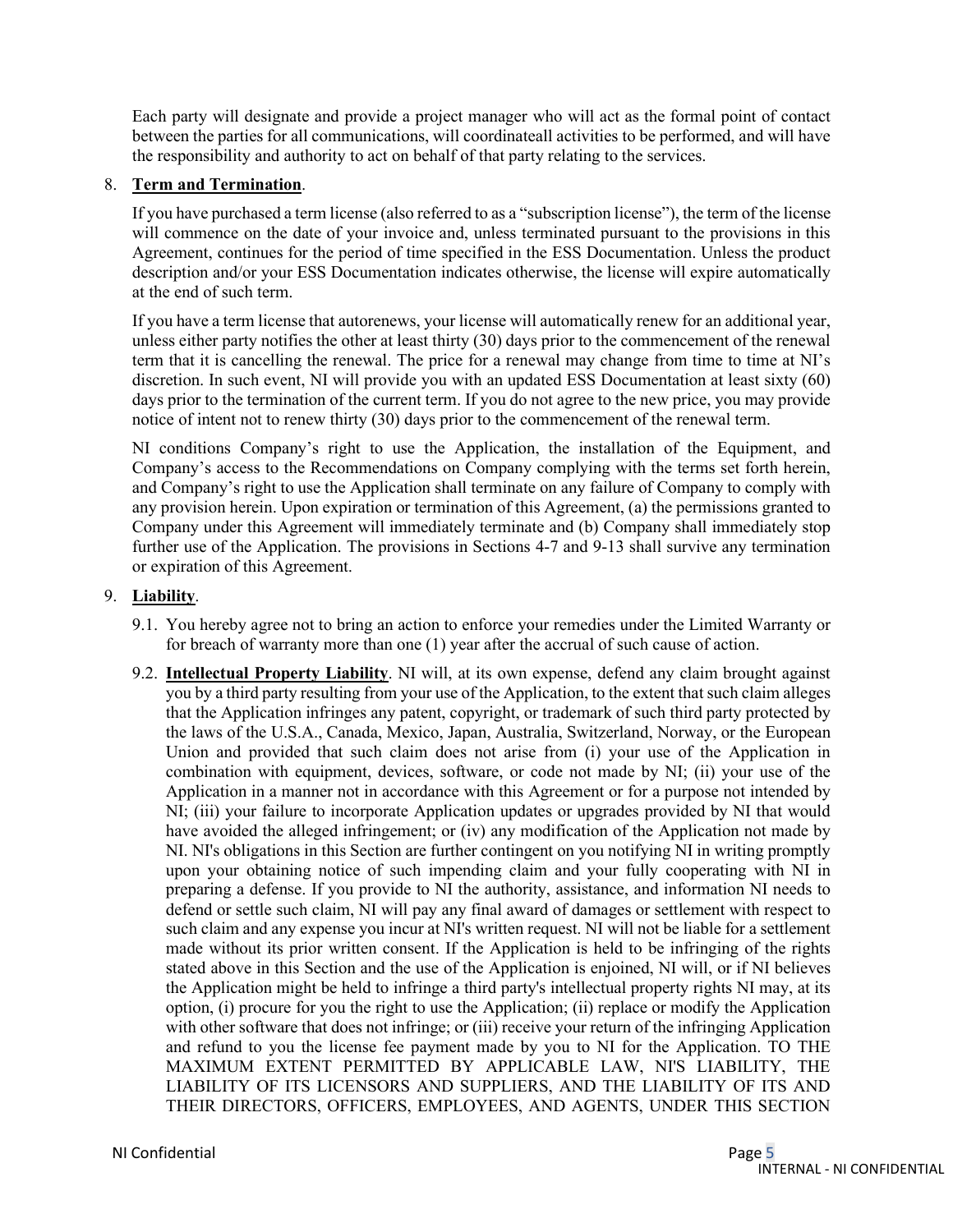(INTELLECTUAL PROPERTY LIABILITY) AND REGARDLESS OF THE REASON FOR SUCH LIABILITY, WILL NOT EXCEED IN THE AGGREGATE \$50,000 (U.S.). The foregoing states your sole remedy for, and NI's sole liability and obligation for, infringement of any patent, trademark, copyright, or other intellectual or industrial property right relating to the Application. THIS LIMITED INDEMNITY IS IN LIEU OF ANY OTHER STATUTORY OR IMPLIED WARRANTY AGAINST INFRINGEMENT. THE FOREGOING OBLIGATIONS WILL NOT APPLY TO ANY THIRD PARTY SOFTWARE OR TO ANY THIRD PARTY PRODUCTS INCORPORATED IN OR OTHERWISE PROVIDED WITH THE APPLICATION, AND YOU AGREE TO LOOK TO THE APPLICABLE THIRD PARTY MANUFACTURER WITH RESPECT TO ANY CLAIMS FOR INFRINGEMENT INVOLVING THIRD PARTY SOFTWARE OR THIRD PARTY PRODUCTS.

- 9.3. **Limitation On Liability**. TO THE MAXIMUM EXTENT PERMITTED BY APPLICABLE LAW, IN NO EVENT WILL NI OR ITS LICENSORS, DISTRIBUTORS, OR SUPPLIERS (INCLUDING NI'S AND THEIR DIRECTORS, OFFICERS, EMPLOYEES, AND AGENTS) BE LIABLE UNDER, OR OTHERWISE IN CONNECTION WITH, THIS AGREEMENT FOR ANY: (A) INDIRECT, INCIDENTAL, SPECIAL, PUNITIVE, EXEMPLARY, OR CONSEQUENTIAL DAMAGES; (B) DAMAGES ARISING FROM LOST PROFITS, LOST SAVINGS, LOST BUSINESS OPPORTUNITY, WASTE EXPENDITUE, BUSINESS INTERRUPTION, LOST OR DAMAGED REPUTATION OR GOODWILL, OR LOST OR CORRUPTED DATA OR SOFTWARE; OR (C) THE COST OF PROCURING ANY SUBSTITUTE GOODS OR SERVICES. EXCEPT AS SET FORTH IN SECTION [9.2](#page-4-0) IN NO EVENT WILL NI'S AGGREGATE LIABILITY UNDER, OR OTHERWISE IN CONNECTION WITH, THIS AGREEMENT EXCEED THE TOTAL AMOUNT RECEIVED BY NI FROM YOU FOR THE APPLICATION LICENSE (FOR A TERM LICENSE, THIS SHALL BE LIMITED TO THE AMOUNT PAID FOR THE CURRENT TERM). THE FOREGOING EXCLUSIONS AND LIMITATION SHALL APPLY: (i) TO THE MAXIMUM EXTENT PERMITTED BY APPLICABLE LAW; (ii) EVEN IF NI HAS BEEN ADVISED, OR SHOULD HAVE BEEN AWARE, OF THE POSSIBILITY OF LOSSES, DAMAGES, OR COSTS; (iii) EVEN IF ANY REMEDY IN THIS AGREEMENT FAILS OF ITS ESSENTIAL PURPOSE; AND (iv) REGARDLESS OF THE THEORY OR BASIS OF LIABILITY, AND WHETHER IN CONTRACT, TORT (INCLUDING WITHOUT LIMITATION FOR NEGLIGENCE OR BREACH OF STATUTORY DUTY), STRICT LIABILITY, MISREPRESENTATION, RESTITUTION, OR OTHERWISE.
- 9.4. You acknowledge that the applicable fees and prices reflect this allocation of risk. To the extent the foregoing limitation of liability is not enforceable or fails of its essential purpose, except for liability for bodily injury or death caused by the Application in the form provided by NI or any liability not capable of being excluded by applicable law, the sole liability of NI to you under, or otherwise in connection with, this Agreement shall be limited to the greater of \$50,000 (U.S.) or the license fee paid to NI for the Application during the last twelve (12) months prior to the claim.

### **10. High-Risk Uses and Your Responsibilities For Your Applications**.

NI PRODUCTS ARE NOT DESIGNED, MANUFACTURED, OR TESTED FOR USE IN HAZARDOUS ENVIRONMENTS OR ANY OTHER ENVIRONMENTS REQUIRING FAIL-SAFE PERFORMANCE, INCLUDING IN THE OPERATION OF NUCLEAR FACILITIES, AIRCRAFT NAVIGATION, AIR TRAFFIC CONTROL SYSTEMS; LIFE SAVING OR LIFE SUSTAINING SYSTEMS OR SUCH OTHER MEDICAL DEVICES; OR ANY OTHER APPLICATION IN WHICH THE FAILURE OF THE APPLICATION COULD LEAD TO DEATH, PERSONAL INJURY, SEVERE PROPERTY DAMAGE, OR ENVIRONMENTAL HARM. YOU WILL DEFEND, INDEMNIFY, AND HOLD HARMLESS NI AND ITS DIRECTORS, OFFICERS, EMPLOYEES, AND AGENTS FROM ANY AND ALL CLAIMS, LOSSES, DAMAGES, ACTIONS, AND EXPENSES (INCLUDING REASONABLE ATTORNEYS' FEES) ARISING OUT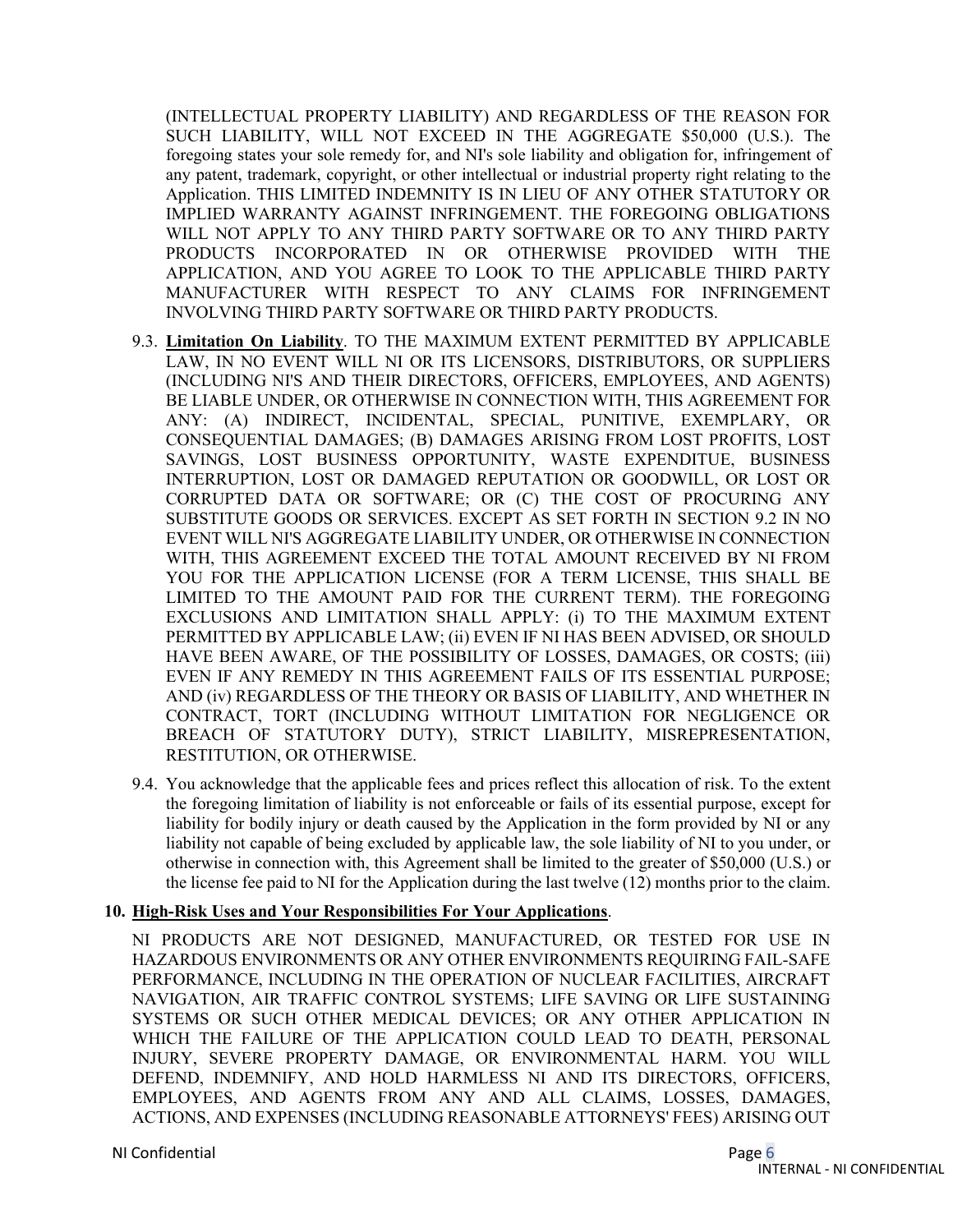OF YOUR USE OF THE APPLICATION FOR HIGH-RISK USES, INCLUDING CLAIMS FOR PRODUCT LIABILITY, PERSONAL INJURY OR DEATH, OR DAMAGE TO PROPERTY, AND REGARDLESS OF WHETHER SUCH CLAIMS ARE FOUNDED IN WHOLE OR IN PART ON THE ALLEGED OR ACTUAL NEGLIGENCE OF NI.

YOU ACKNOWLEDGE AND AGREE THAT YOU ARE RESPONSIBLE FOR TAKING STEPS TO PROTECT AGAINST PRODUCT AND SYSTEM FAILURES, INCLUDING PROVIDING BACK-UP OR SHUTDOWN MECHANISMS. BECAUSE EACH END-USER SYSTEM IS CUSTOMIZED AND DIFFERS FROM NI'S TESTING PLATFORMS AND BECAUSE YOU MAY USE NI PRODUCTS IN COMBINATION WITH OTHER PRODUCTS IN A MANNER NOT EVALUATED OR CONTEMPLATED BY NI, YOU ARE ULTIMATELY RESPONSIBLE FOR VERIFYING AND VALIDATING THE SUITABILITY OF NI PRODUCTS FOR YOUR INTENDED USE. YOU WILL DEFEND, INDEMNIFY, AND HOLD HARMLESS NI AND ITS DIRECTORS, OFFICERS, EMPLOYEES, AND AGENTS FROM ANY AND ALL CLAIMS, LOSSES, DAMAGES, ACTIONS, AND EXPENSES (INCLUDING REASONABLE ATTORNEYS' FEES) ARISING OUT OF YOUR AUTHORIZED APPLICATION OR YOUR INCORPORATION OF THE APPLICATION IN YOUR SYSTEM OR APPLICATION; PROVIDED, HOWEVER, THAT YOUR CONTRACTUAL OBLIGATION OF INDEMNIFICATION SHALL NOT EXTEND TO THE PERCENTAGE OF THE CLAIMANT'S DAMAGES OR INJURIES OR THE SETTLEMENT AMOUNT ATTRIBUTABLE TO NI'S NEGLIGENCE OR OTHER FAULT OR TO STRICT LIABILITY IMPOSED UPON NI AS A MATTER OF LAW.

### 11. **U.S. Government Rights**.

The Application is a "commercial item" developed exclusively at private expense, consisting of "commercial computer software" and "commercial computer software documentation" as such terms are defined or used in the applicable U.S. acquisition regulations. If you are an agency, department, or other entity of the United States Government, the Application is licensed hereunder (i) only as a commercial item and (ii) with only those rights as are granted to all other licensees pursuant to the terms and conditions of this Agreement. You agree not to use, duplicate, or disclose the Application in any way not expressly permitted by this Agreement. Nothing in this Agreement requires NI to produce or furnish technical data for or to you.

## 12. **Export Control**.

Company shall comply with all applicable federal laws, regulations, and rules, and complete all required undertakings (including obtaining any necessary export license or other governmental approval), that prohibit or restrict the export or re-export of the NI products and services outside the US.

### 13. **Miscellaneous**.

- 13.1. In any event of conflict between the terms of the SystemLink license terms used in conjunction with the Application, and the terms of this Agreement, the terms herein shall prevail.
- 13.2. The parties to this Agreement are independent contractors. Nothing set forth herein shall obligate Company to make any purchase of licenses to the Application (if NI commercially releases the Application) or any other products or services of NI.
- 13.3. Company represents and warrants that it has all right and authority to enter into this Agreement; provide NI with the access and information required by this Agreement; and that this Agreement does not conflict with Company's obligations under any other agreement to which it is a party. Company will indemnify NI from any third-party damages and claims arisingfrom Company's breach of the representations and warranties set forth herein.
- 13.4. This Agreement is governed by the laws of the State of Texas, U.S.A., without regard to conflicts of law provisions and excluding any provisions of the United Nations Convention on the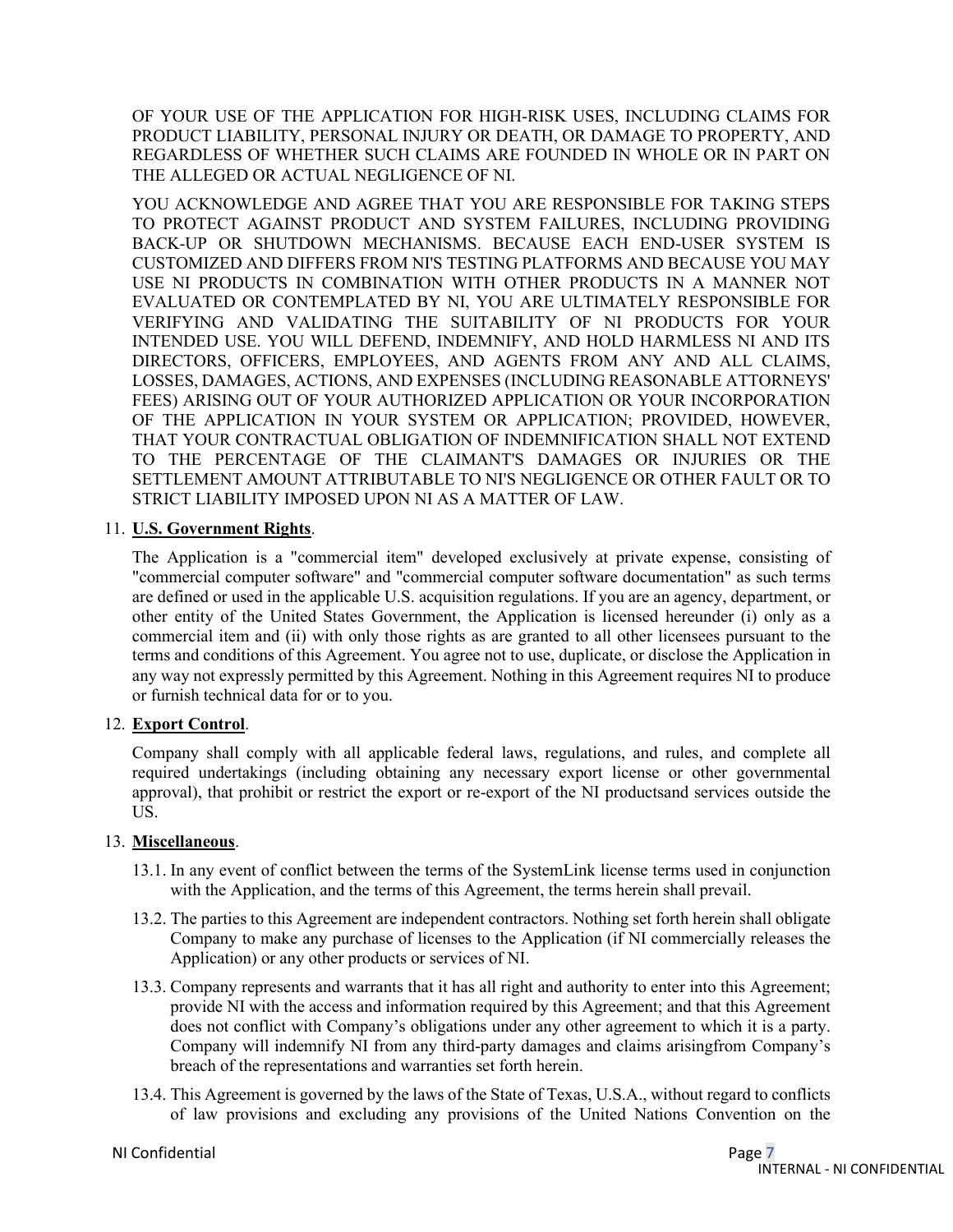International Sale of Goods. English is the governing language in construing this Agreement. This Agreement constitutes the entire agreement between the parties regardingthe subject matter stated herein and supersedes all previous communications, representations, understandings, and agreements, either oral or written. No modification of this Agreement shall be effective unless set forth in writing signed by a duly authorized representative of each party. A waiver by NI of any breach of any provision hereof shall not be construed to be a waiver of any succeeding breach of that provision or of any breach of any other provision. If any part, term, or provision of this Agreement is held illegal, unenforceable, or in conflict with any applicable and enforceable law, the validity of the remaining portions or provisions of this Agreement shall not be affected. If any provision of this Agreement, or the application thereof, shall for any reason and to any extent be determined by a court of competent jurisdiction to be invalid or unenforceable, the remaining provisions shall be interpreted so as best to reasonably ensure the intent of the parties. Unless expressly stated otherwise herein, all remedies providedfor herein are cumulative and in addition to and not instead of any other remedies available to either party at law, in equity, or otherwise. The parties are independent contractors and not partners, joint venturers, agents, employees, or employers of the other.